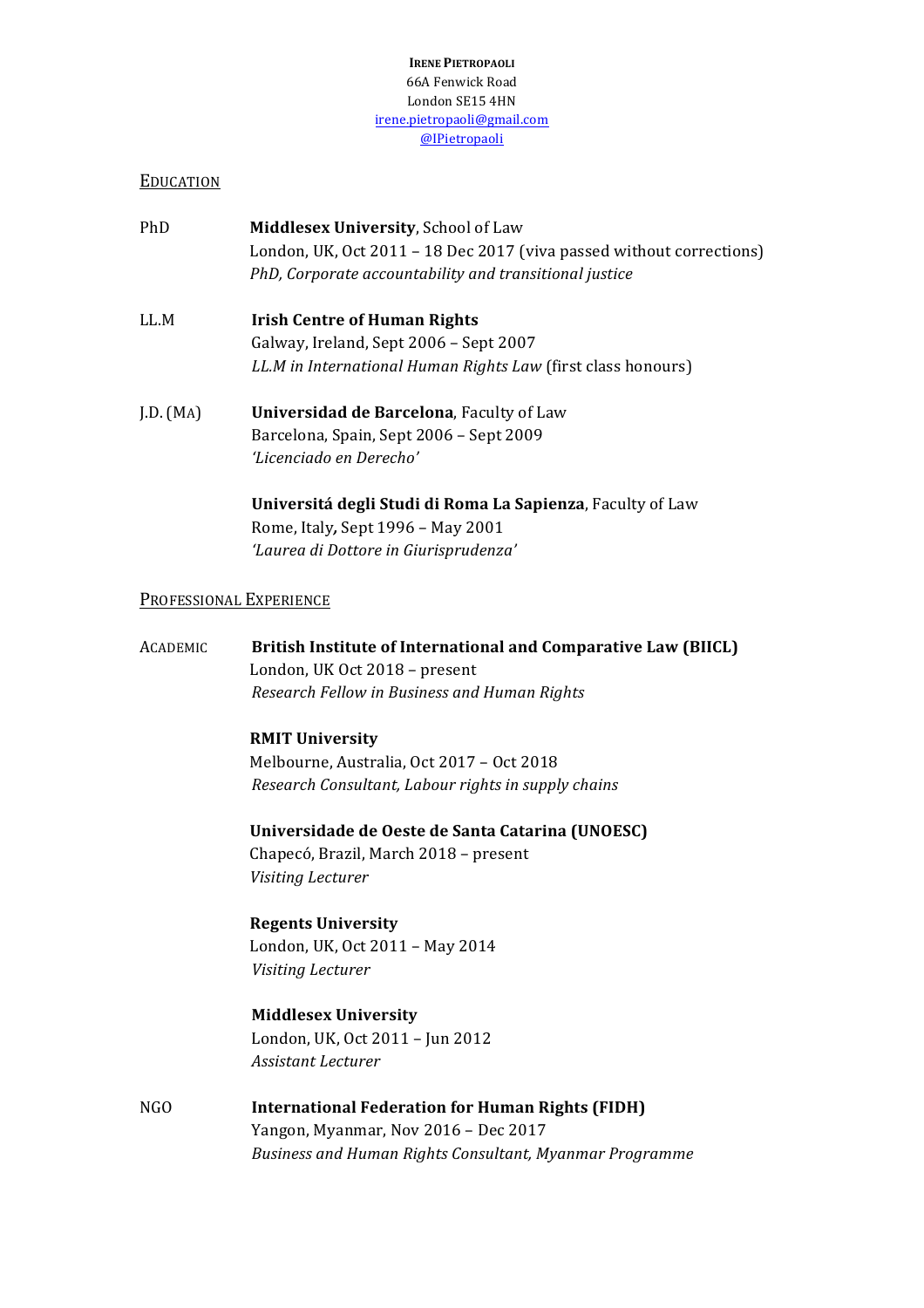**IRENE PIETROPAOLI** 66A Fenwick Road London SE15 4HN irene.pietropaoli@gmail.com @IPietropaoli

# **Amnesty International**

Yangon, Myanmar, Aug 2015 - Jan 2018 *Consultant, Myanmar Corporate Crimes*

## **Business & Human Rights Resource Centre**

London, UK and Yangon, Myanmar, Apr 2011 - Sept 2015 *Senior Researcher, and Consultant, Myanmar investments tracking project* 

#### **International Trade Union Confederation (ITUC)**

Yangon, Myanmar, Nov 2014 - Apr 2015 *Consultant, Myanmar: Foreign investment and human rights*

#### **International Commission of Jurists (ICJ)**

Yangon, Myanmar, Jan - March 2015 *Consultant, Myanmar business and human rights handbook*

## **ECPAT International**

Bangkok, Thailand, Mar 2010 - Apr 2011 *Consultant, Legal Programme*

**CUSO International** Vientiane, Laos, Apr 2008 - Sept 2009 *Gender Advisor*

CONSULTANCY **Enact Sustainable Strategies** Stockholm, Sweden, June 2018 - present *Consultant, Oil & gas companies due diligence* 

> **Measuring Business & Human Rights** London, UK, Apr 2013 - Dec 2016 *Co-founder and Director*

#### **Maplecroft**

Bath, UK, Aug 2011 – Sept 2012 *Consultant, Forced labour and human trafficking indexes*

- LEGAL **Estel Iberica S.A.** Madrid, Spain, May 2001 - May 2005 *Legal Advisor*
- **INTERNSHIPS Informal Sector Service Centre** Kathmandu, Nepal, Sept 2007 - May 2008

**Inter-American Court of Human Rights**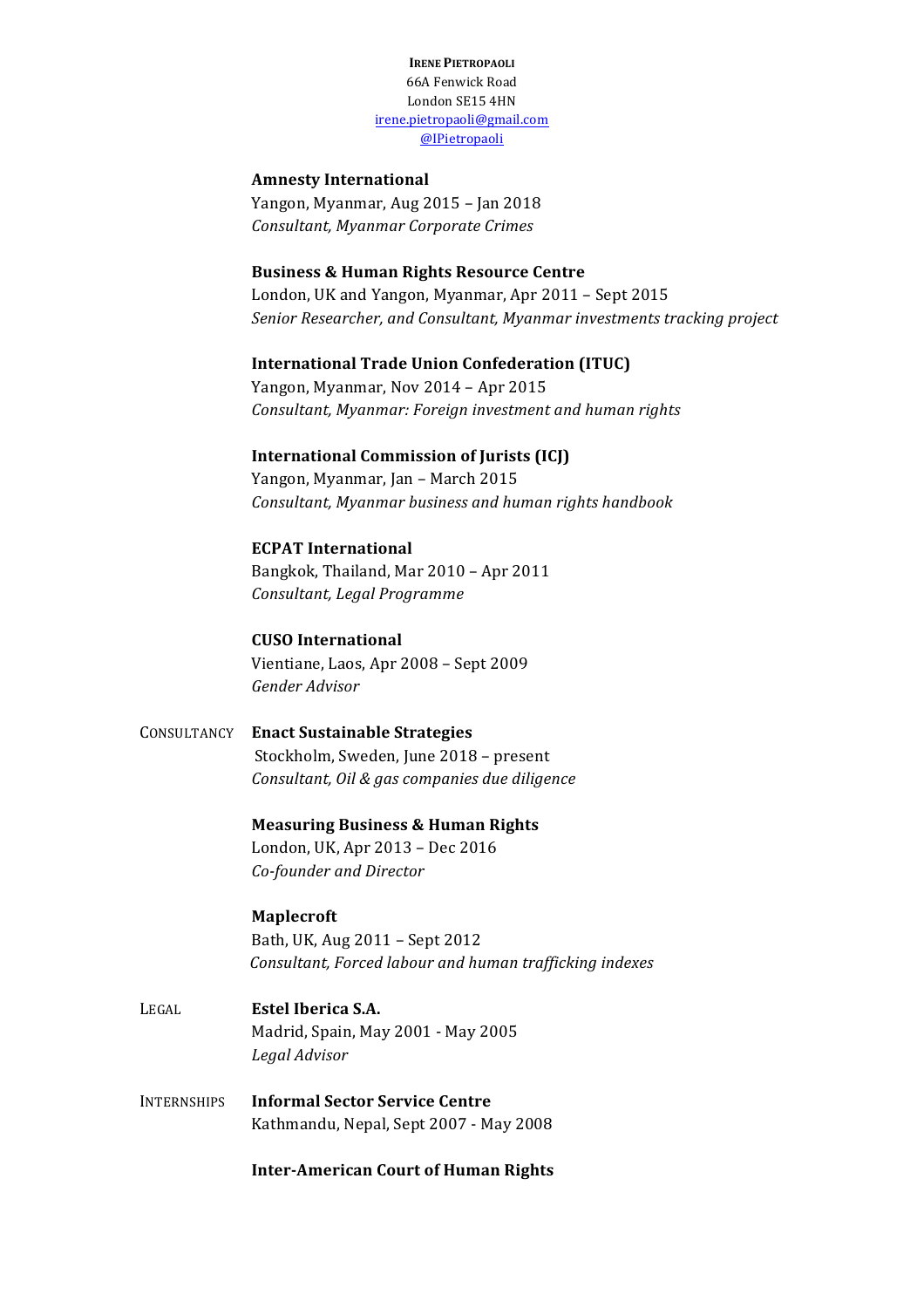**IRENE PIETROPAOLI** 66A Fenwick Road London SE15 4HN irene.pietropaoli@gmail.com @IPietropaoli

San Jose, Costa Rica, Jan 2006 - Jul 2006

## **Asamblea Permanente de Derechos Humanos**

Santa Cruz de la Sierra, Bolivia, Jul 2005 - Dec 2005

# **LANGUAGES**

| <b>ITALIAN</b>    | Native language |
|-------------------|-----------------|
| <b>ENGLISH</b>    | Fluent          |
| <b>SPANISH</b>    | Fluent          |
| <b>PORTUGUESE</b> | Fluent          |
| <b>FRENCH</b>     | Good            |
| <b>THAI</b>       | <b>Basic</b>    |
| <b>LAOTIAN</b>    | Basic           |
| <b>BURMESE</b>    | <b>Basic</b>    |

# **PUBLICATIONS**

| 2017 | 'The Role of Non-Governmental Organizations in the Business and Human<br>Rights Treaty Negotiations' 9(2) Oxford Journal of Human Rights Practice<br>287-311 |
|------|--------------------------------------------------------------------------------------------------------------------------------------------------------------|
| 2016 | 'Corporate Accountability and Transitional Justice in Myanmar', Justice Info                                                                                 |
| 2015 | 'Human rights due diligence key to inclusive development', Myanmar Times                                                                                     |
| 2015 | 'Myanmar: Facebook should warn users about risks of self expression', The<br>Guardian                                                                        |
| 2015 | 'Philippines factory fire: 72 workers need not have died', The Guardian                                                                                      |
| 2015 | 'Development for all: Protecting workers as economic integration sweeps<br>Southeast Asia', Asian Correspondent                                              |
| 2015 | 'Burma's human rights abuses highlight alarming corporate failure', The<br>Guardian                                                                          |
| 2015 | 'How responsible are foreign investors?', Myanmar Times                                                                                                      |
| 2015 | 'Blame game at Leptadaung', Myanmar Times                                                                                                                    |
| 2012 | 'Human Rights Protection the ASEAN Way: No Interference and the Newest<br>Regional Human Rights System' 1 International Human Rights Law Review<br>276-311   |
| 2012 | 'Nepal' The Encyclopedia of Transitional Justice, Cambridge University<br>Press                                                                              |